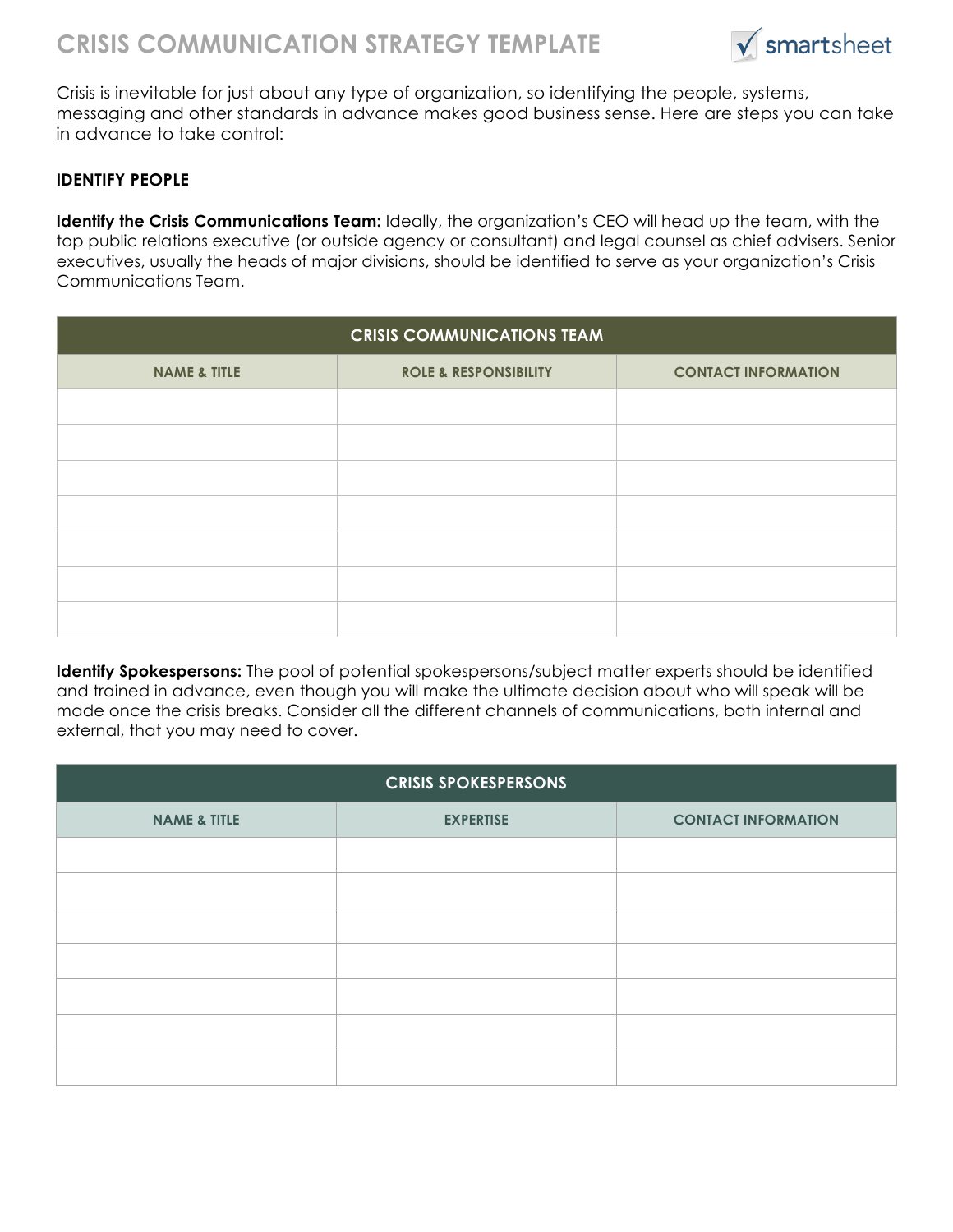**Identify and Know Your Stakeholders:** Create a complete database of internal and external stakeholders to guarantee that they obtain the exact messages you want them to hear and potentially repeat to other individuals or media outlets. Use the Smartsheet Stakeholder Communication Plan Template and update it frequently.

| STAKEHOLDER COMMUNICATION PLAN |                       |                                  |                                        |                  |                 |
|--------------------------------|-----------------------|----------------------------------|----------------------------------------|------------------|-----------------|
| <b>STAKEHOLDER</b>             | <b>POWER/INTEREST</b> | <b>KEY INTEREST &amp; ISSUES</b> | <b>COMMUNICATION</b><br><b>VEHICLE</b> | <b>FREQUENCY</b> | <b>COMMENTS</b> |
|                                |                       |                                  |                                        |                  |                 |
|                                |                       |                                  |                                        |                  |                 |
|                                |                       |                                  |                                        |                  |                 |
|                                |                       |                                  |                                        |                  |                 |
|                                |                       |                                  |                                        |                  |                 |
|                                |                       |                                  |                                        |                  |                 |
|                                |                       |                                  |                                        |                  |                 |
|                                |                       |                                  |                                        |                  |                 |
|                                |                       |                                  |                                        |                  |                 |
|                                |                       |                                  |                                        |                  |                 |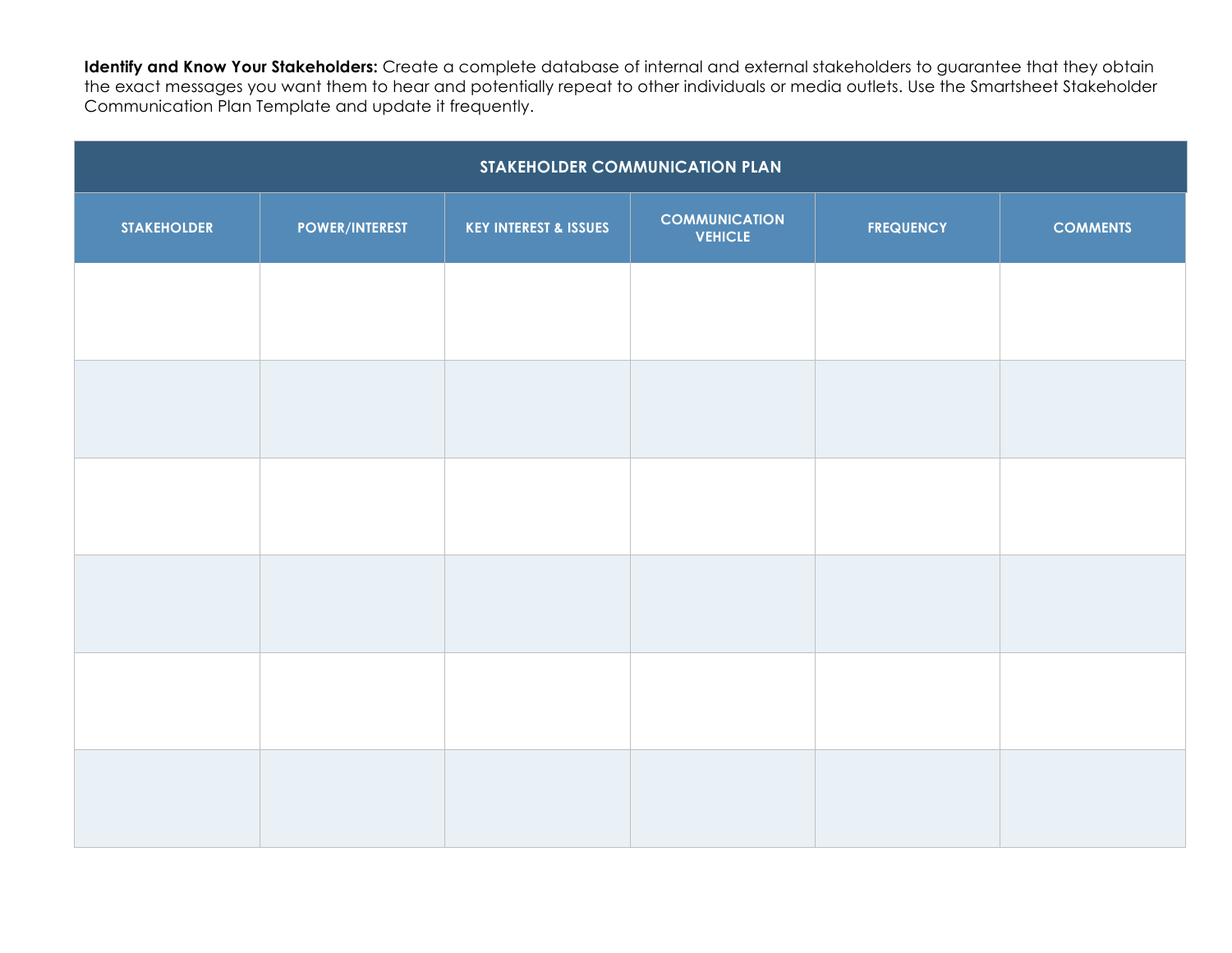# **IDENTIFY POTENTIAL CRISES AND A PLAN**

**Brainstorm Potential Crises in Advance:** The Crisis Communications Team should identify every potential threat based on your known vulnerabilities. It may become clear that some crisis situations may be preventable by shifting existing conditions or operational methods. You should consider possible responses, and best and worst case scenarios. Often organizations are aware of an upcoming even like layoffs, a merger or a move, so you can begin to plan well in advance of the actual event.

| <b>ADVANCE CRISIS PLANNING</b>                                                                                                                          |  |  |  |
|---------------------------------------------------------------------------------------------------------------------------------------------------------|--|--|--|
| <b>POTENTIAL SCENARIOS</b><br>Security Breach, Product/Technology Failure, Natural Disaster, Financial Crisis, Workplace Violence, Environmental Crisis |  |  |  |
| SCENARIO 1                                                                                                                                              |  |  |  |
|                                                                                                                                                         |  |  |  |
| <b>SCENARIO 2</b>                                                                                                                                       |  |  |  |
|                                                                                                                                                         |  |  |  |
| <b>SCENARIO 3</b>                                                                                                                                       |  |  |  |
|                                                                                                                                                         |  |  |  |
| <b>UPCOMING EVENTS</b><br>Mergers, Acquisitions, Moves, Layoffs                                                                                         |  |  |  |
| SCENARIO 1                                                                                                                                              |  |  |  |
|                                                                                                                                                         |  |  |  |
| <b>SCENARIO 2</b>                                                                                                                                       |  |  |  |
|                                                                                                                                                         |  |  |  |
| <b>SCENARIO 3</b>                                                                                                                                       |  |  |  |
|                                                                                                                                                         |  |  |  |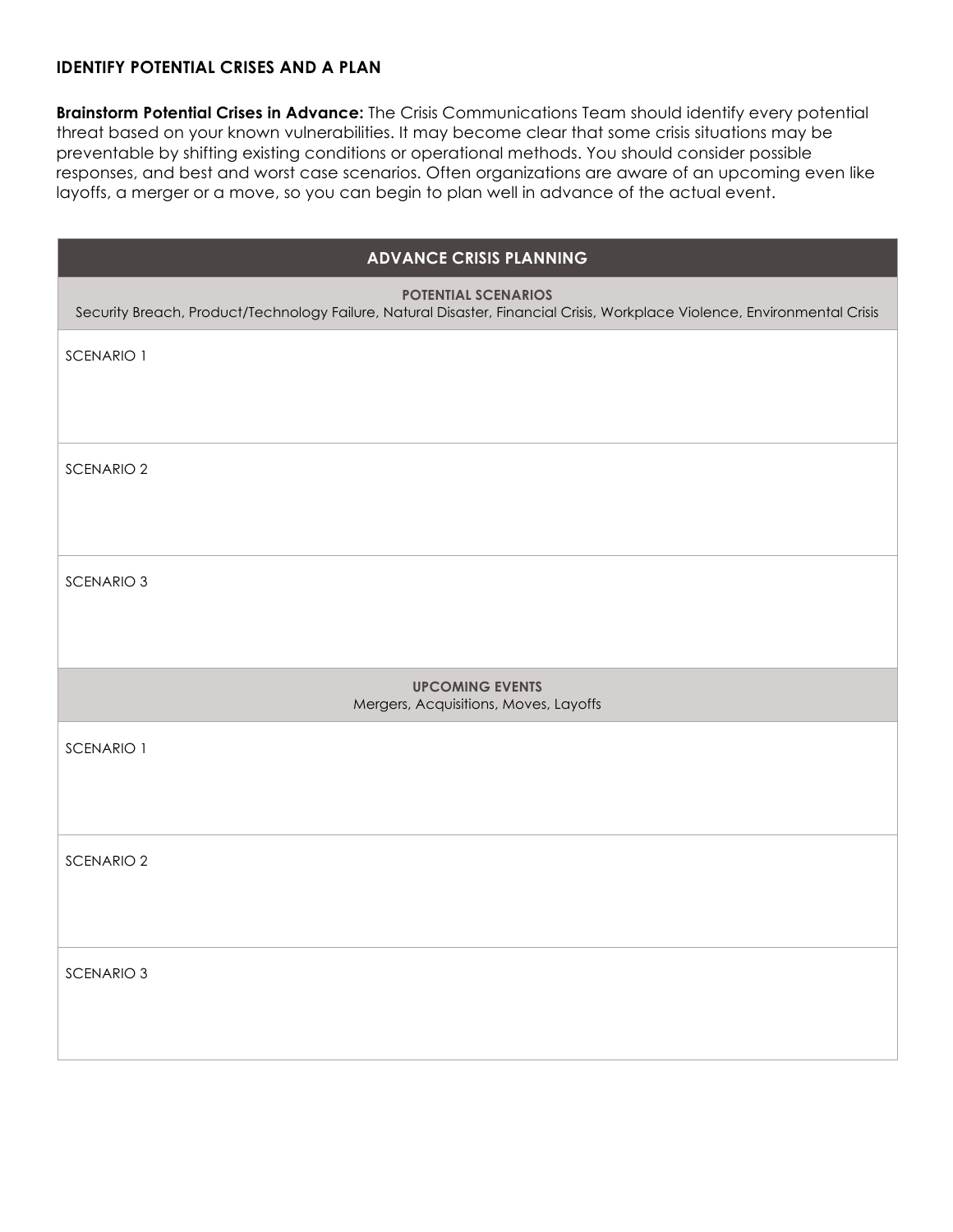**Crisis Communication Response Plan:** Your brainstorming and assessment process should lead to the creation of a Crisis Response Plan tailored to your organization.

|                                                                                                   | <b>CRISIS COMMUNICATION RESPONSE PLAN TEMPLATE</b> |
|---------------------------------------------------------------------------------------------------|----------------------------------------------------|
| <b>EVENT NAME</b>                                                                                 |                                                    |
| <b>COMMUNICATION</b><br><b>GOAL</b>                                                               |                                                    |
|                                                                                                   | <b>TARGET AUDIENCES</b>                            |
|                                                                                                   |                                                    |
|                                                                                                   |                                                    |
|                                                                                                   |                                                    |
|                                                                                                   | <b>ISSUE ANALYSIS AND VERIFICATION</b>             |
| <b>WHAT HAPPENED?</b>                                                                             |                                                    |
| <b>WHICH CREDIBLE</b><br><b>INFORMATION</b><br><b>SOURCES</b><br><b>CONFIRMED?</b>                |                                                    |
| <b>WHAT ADDITIONAL</b><br><b>FACTS ARE NEEDED</b><br>TO PUT THE EVENT<br><b>INTO PERSPECTIVE?</b> |                                                    |
| <b>WHEN DID IT</b><br><b>HAPPEN?</b>                                                              |                                                    |
| <b>WHO IS</b><br><b>INVOLVED?</b>                                                                 |                                                    |
| <b>HOW DID IT</b><br><b>HAPPEN?</b>                                                               |                                                    |
| <b>WHAT IS</b><br><b>CURRENTLY</b><br><b>BEING DONE?</b>                                          |                                                    |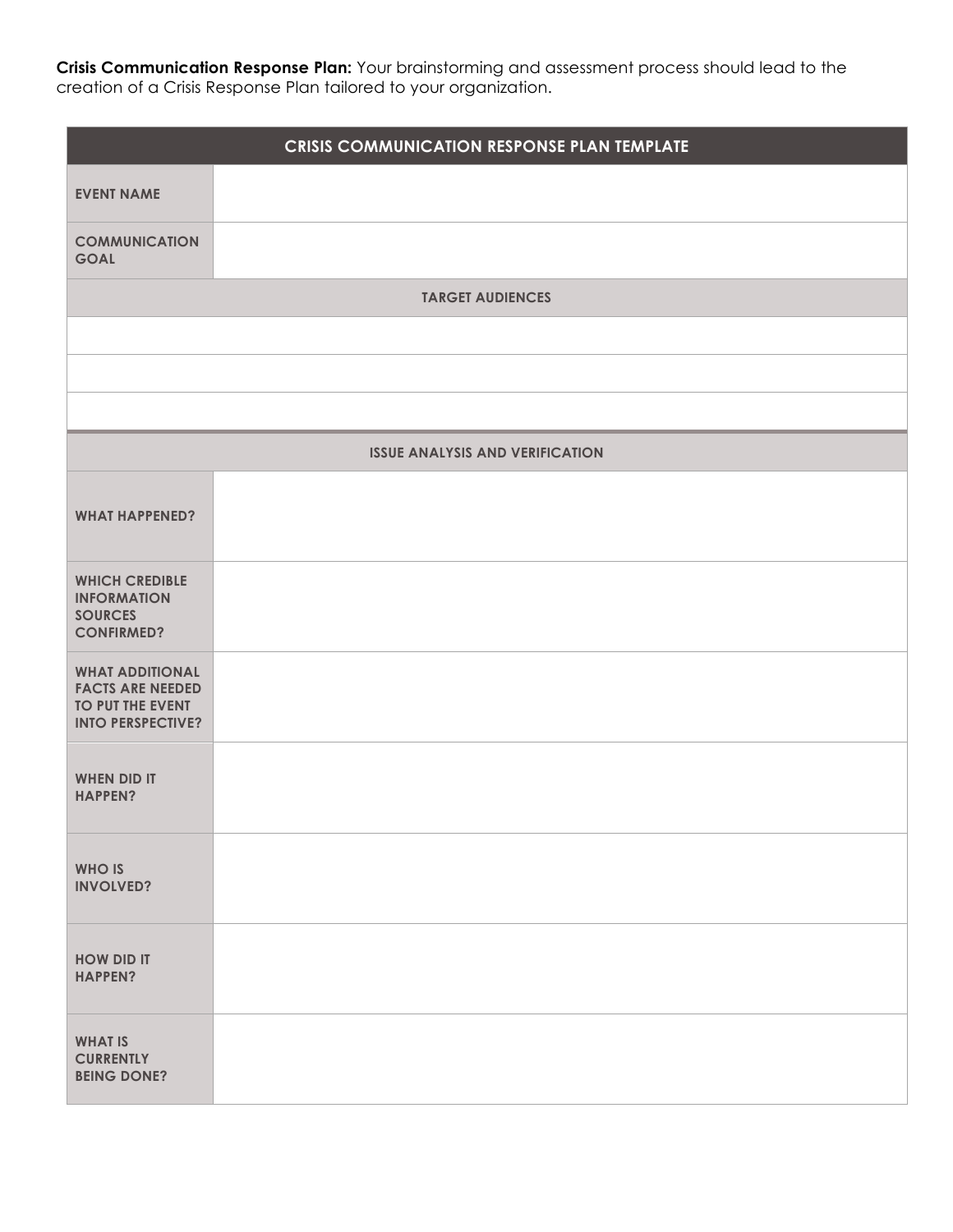# **IDENTIFY SYSTEMS**

**Establish Notification Systems:** Set up notification systems to rapidly reach your stakeholders. Employing more than one type of communications platform (email plus text for example) the chances are much greater that the message will go through. Using your stakeholder database, you can purchase or rent an emergency notification system to automatically contact pre-established database.

#### **NOTIFICATION SYSTEMS DESCRIPTION**

**Establish Monitoring Systems:** Monitoring what's being said about you on traditional and social media can alert you to negative messages that could foment a crisis. Monitoring all stakeholder feedback during a crisis supports logical changes to strategy and tactics. Free services include Google Alerts and Hootsuite, but you can also use paid monitoring services to report results in various formats. Train personnel, such as Customer Service reps, who have front-line contact with stakeholders to immediately report to the Crisis Communications Team.

#### **MONITORING SYSTEMS DESCRIPTION**

**Establish Crisis Verification System – What, When, Who, How and Why:** The first step is to determine what has happened and immediately identify and document as many facts as possible based on essential questions: What happened and has the situation been confirmed by credible information sources? What additional facts are needed to put the event into perspective? When did it happen? Who is involved? How did it happen? What is currently being done?

**CRISIS VERIFICATION SYSTEM DESCRIPTION**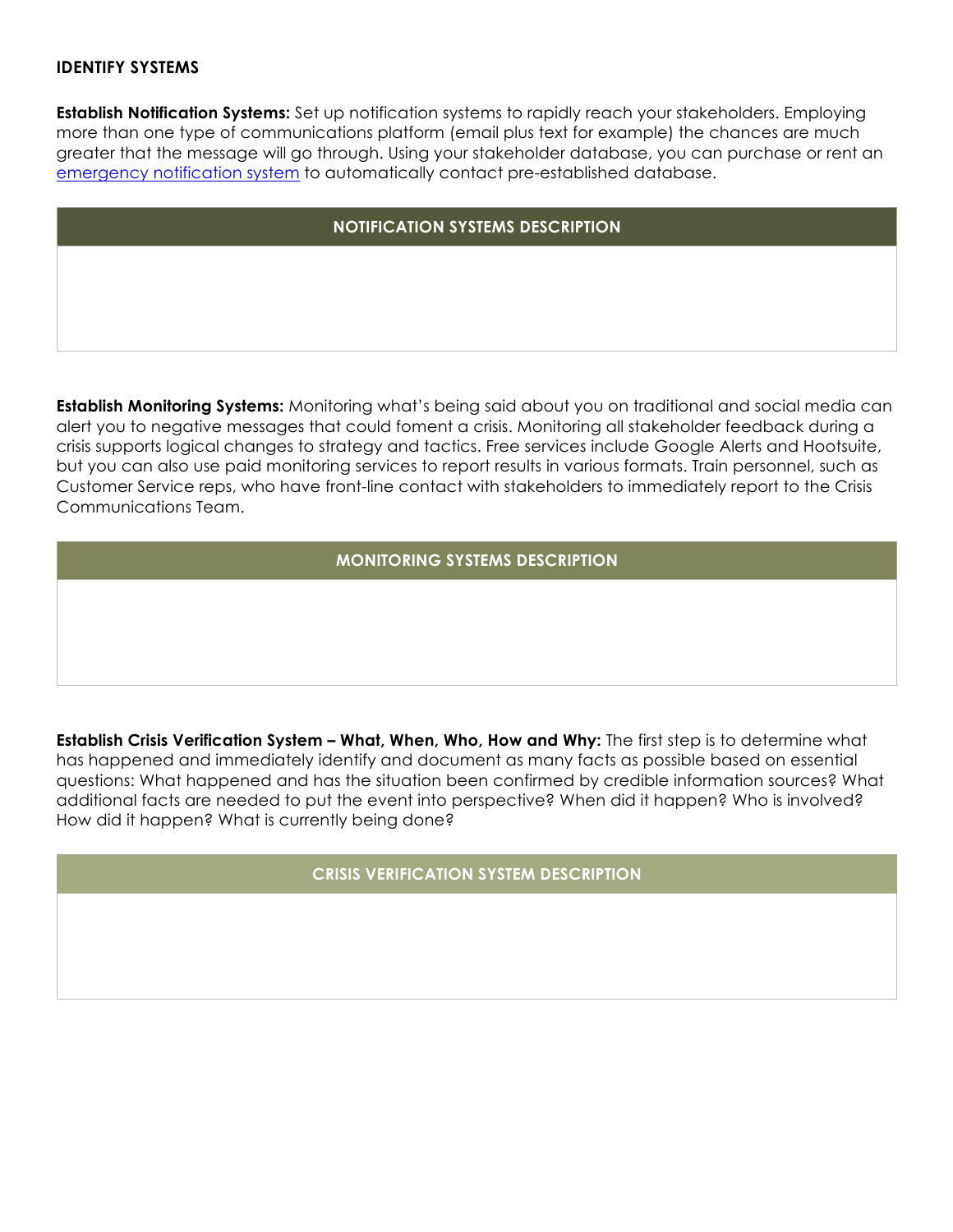# **IDENTIFY MESSAGING**

**Develop and Use "Holding Statements:"** You'll need to develop full messages based on the facts and that may take some time. Using pre-determined "holding statements," immediately after a crisis gives you breathing space and communicates that you're aware and working on the matter. For example: "Expect a statement from our CEO within two hours" or "Check Twitter or our website for updates." Holding statements should be reviewed regularly.

| <b>HOLDING STATEMENT PLANNER</b><br>Acknowledge the crisis   Give yourself some time   Show commitment |                                     |  |  |
|--------------------------------------------------------------------------------------------------------|-------------------------------------|--|--|
| <b>STATEMENT SAMPLES</b>                                                                               | <b>DELIVERY MODALITY/MODALITIES</b> |  |  |
|                                                                                                        |                                     |  |  |
|                                                                                                        |                                     |  |  |
|                                                                                                        |                                     |  |  |

**Key Messages:** The Crisis Communications Team should aim to develop three crisis-specific messages based on verified information for all stakeholders and, if needed, some targeted messaging for specific stakeholder groups based on identified scenarios. These can be modified based on the actual crisis. Messaging will also need to be adapted to different forms of media. For example, Twitter may require links because of character limits.

| <b>KEY MESSAGE PLANNER</b>       |                               |                                              |  |
|----------------------------------|-------------------------------|----------------------------------------------|--|
| <b>AUDIENCE</b>                  | <b>TOP THREE KEY MESSAGES</b> | <b>DELIVERY CHANNELS &amp; SPOKES PERSON</b> |  |
| <b>ALL</b><br><b>STAKEHOLERS</b> |                               |                                              |  |
| <b>AUDIENCE 1</b>                |                               |                                              |  |
| <b>AUDIENCE 2</b>                |                               |                                              |  |
| <b>AUDIENCE 3</b>                |                               |                                              |  |